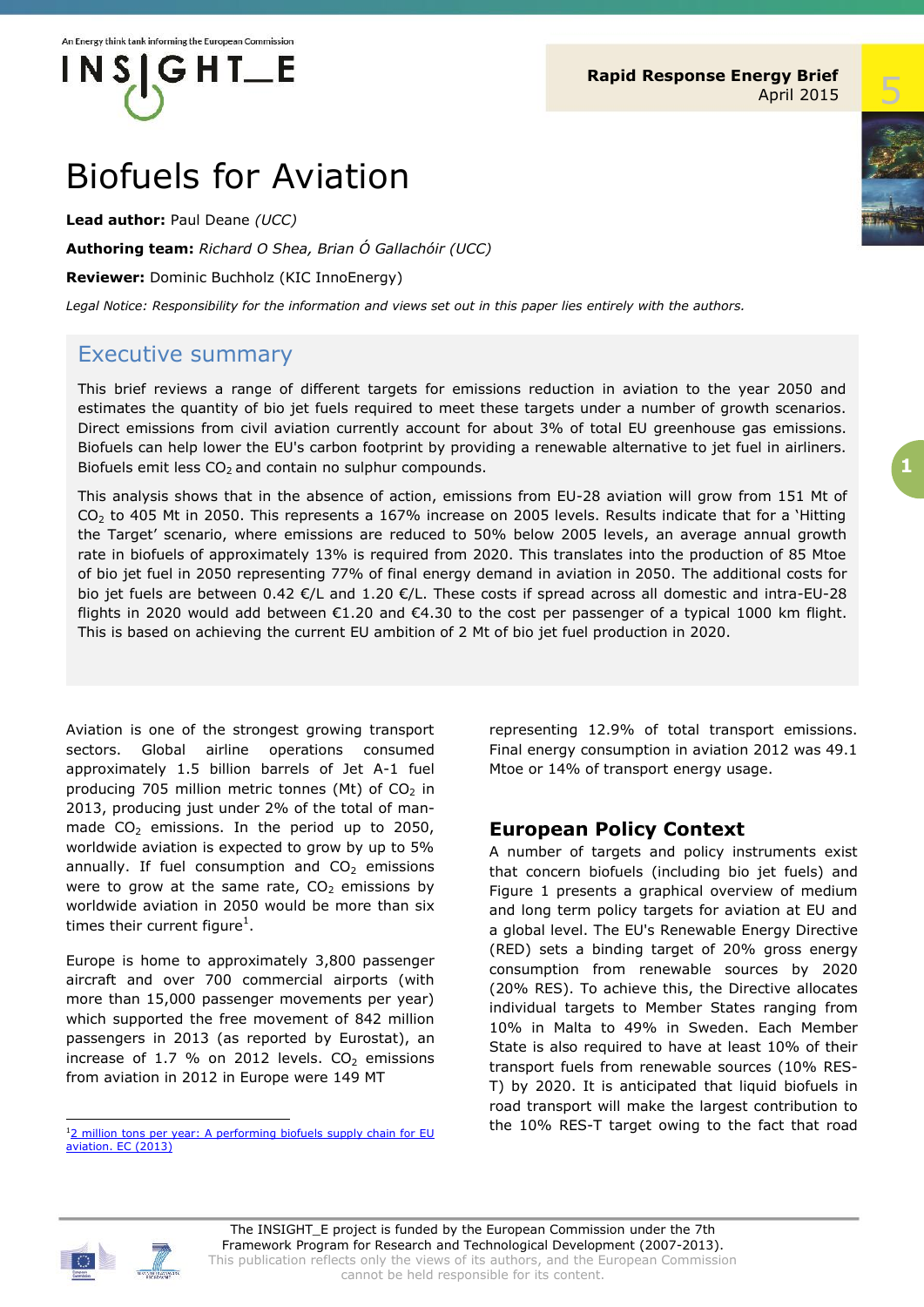transport accounts for 72% of transport emissions (EU-28, 2012). In the case of both targets, only biofuels that meet specific sustainability criteria can be included. The denominator for the 20% RES target includes energy use in aviation, while the numerator includes all forms of renewable energy in all forms of transport. Therefore, in principle, bio jet fuel usage can also count towards the 20% RES target.

The Fuel Quality Directive (FQD) sets a 6% target of GHG emission reduction from all energy used in road transport and non-road mobile machinery for 2020 compared with 2010. The FQD target does not apply to aviation fuel, but is expected to be a driver for increased road biofuels, alongside the RED. Under the RED the current GHG savings threshold (one of the sustainability criteria) is 35% for all biofuels, increasing to 50% from 1 January 2017 for existing installations and 60% from 1 January 2018 (for installations that start producing biofuels after 1 January 2017). Equally biofuels cannot be grown in areas converted from land with previously high carbon stock such as wetlands or forests and biofuels cannot be produced from raw materials obtained from land with high biodiversity such as primary forests or highly biodiverse grasslands<sup>2</sup>.

In 2011, the European Commission adopted a White Paper on Transport  $3$  which includes 40 initiatives to build a competitive transport system that will increase mobility, remove major barriers in key areas and fuel growth and employment. The roadmap aims to dramatically reduce Europe's dependence on imported oil and cut carbon emissions in transport by 60% by 2050. Also there is an ambition of 40% use of sustainable low carbon fuels in aviation.

The 2013 Directive on the deployment of alternative fuels infrastructure<sup>4</sup> acknowledges the fact that aviation can rely only on alternative *liquid* fuels of drop-in type (and for the time being, biofuel remain the main alternative). This contrasts with other transport modes which can rely on electricity, LNG, hydrogen. The Trans-European Network for Transport (TEN-T) guidelines recognise that alternative fuels serve, at least partly, as a substitute for fossil oil sources in the energy supply

ł

to transport, contribute to its decarbonisation and enhance the environmental performance of the transport sector. In its 2014 Communication<sup>5</sup>, the European Commission proposed a policy framework for climate and energy covering the period from 2020 to 2030, in which the goals for transport echo those from the 2011 White Paper on Transport but without specifying the role of biofuels, i.e. leaving it free for Member States to opt for other alternatives such as electric cars, etc.

The Biofuel FlightPath Initiative<sup>6</sup> was introduced in June 2011. The European Commission with Airbus, Air-France-KLM, British Airways, Lufthansa and biofuel producers Chemtex Italia, Neste Oil, Biomass Technology Group, UOP and Swedish Biofuels are targeting 2 Mt annual production of fuel derived from renewable sources by 2020. This equates to approximately 1% of the total world jet fuel consumption in 2020 or 4% of EU jet fuel consumption. To put this in context, in 2013 approximately 13.1 Mt of biofuels were consumed in *all forms of transport* in Europe. Alternative jet fuels are currently produced in small quantities compared to both jet kerosene and to corn ethanol. While there are no specific figures for Europe in terms of volumes consumed, over 200 flights were operated globally in 2014 using alternative jet fuel and in the last decade over 1600 commercial flights have occurred by 21 different airlines. In 2011, Lufthansa became the first airline worldwide to use a biofuel mix in scheduled daily operations when it conducted a six-month test run with an Airbus A321 on the Frankfurt-Hamburg route totalling over 1188 flights involving 800 tons of bio jet fuel.

## **Ambition to 2050**

There are a number of Global and European targets for emissions reduction and alternative fuel use in aviation. The goals pursued by the Advisory Council for Aviation Research and Innovation in Europe (ACARE) in terms of GHG emissions are a 50% reduction in  $CO<sub>2</sub>$  per passenger kilometre by 2020 (relative to 2000 levels) and a 75% reduction by  $2050<sup>7</sup>$ . These targets are therefore independent of traffic growth.

At a global level, the International Air Transport Association (IATA) has also set ambitious targets to

[Flightpath 2050 Europe's Vision for Aviation Report of the High](file:///C:/Users/U016786/AppData/Local/Microsoft/Windows/Temporary%20Internet%20Files/Content.Outlook/PEQ59XUA/ec.europa.eu/research/transport/pdf/flightpath2050_final.pdf)-[Level Group on Aviation Research. EC 2011](file:///C:/Users/U016786/AppData/Local/Microsoft/Windows/Temporary%20Internet%20Files/Content.Outlook/PEQ59XUA/ec.europa.eu/research/transport/pdf/flightpath2050_final.pdf)



-

<sup>&</sup>lt;sup>2</sup> [ec.europa.eu/energy/node/73](https://ec.europa.eu/energy/node/73)

<sup>3</sup>[Roadmap to a Single European Transport Area](http://ec.europa.eu/transport/themes/strategies/2011_white_paper_en.htm) - Towards a [competitive and resource efficient transport system. EC 2011](http://ec.europa.eu/transport/themes/strategies/2011_white_paper_en.htm) <sup>4</sup>[Directive \(2014\)/94/EU of the European parliament and of the](http://eur-lex.europa.eu/legal-content/EN/TXT/?uri=CELEX:32014L0094)  [council on the deployment of alternative fuels infrastructure. EC](http://eur-lex.europa.eu/legal-content/EN/TXT/?uri=CELEX:32014L0094)   $(2014)$ 

<sup>5</sup> [ec.europa.eu/clima/policies/2030/index\\_en.htm](file:///C:/Users/U016786/AppData/Local/Microsoft/Windows/Temporary%20Internet%20Files/Content.Outlook/PEQ59XUA/ec.europa.eu/clima/policies/2030/index_en.htm)

<sup>6</sup><http://ec.europa.eu/energy/en/topics/biofuels/biofuels-aviation>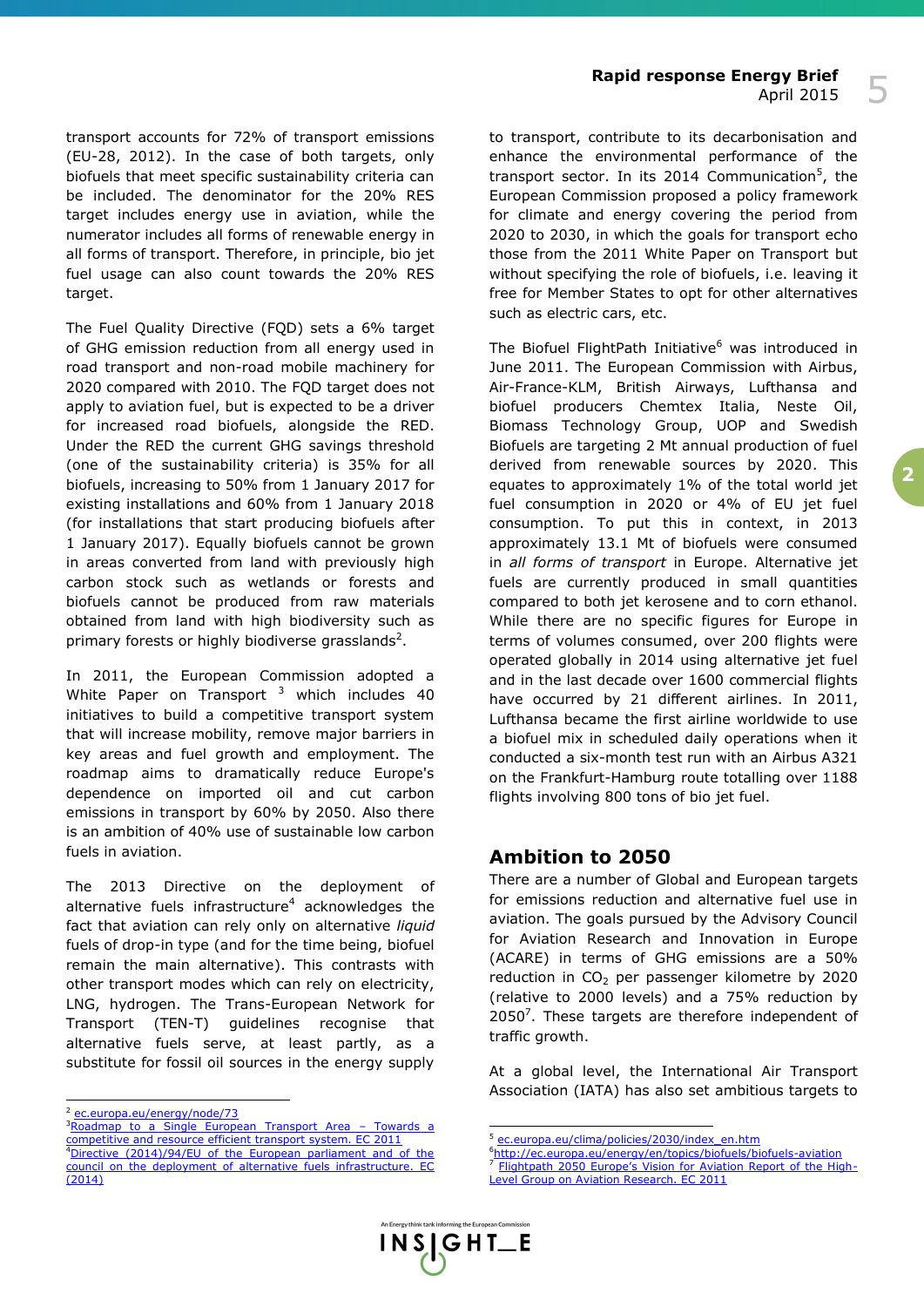curb fuel consumption and mitigate emissions from aviation in its Carbon Neutral Growth initiative, according to which the aviation industry has committed to an average improvement in fuel efficiency of 1.5% per year from 2010 to 2020 and a cap on aviation  $CO<sub>2</sub>$  emissions from 2020 (carbon-neutral growth). By 2050, the ambition is to reduce  $CO<sub>2</sub>$  emissions from aviation by 50% relative to 2005 levels.

In 2013, at the  $38<sup>th</sup>$  Session of the International Civil Aviation Organization (ICAO) Assembly, member reaffirmed ambition for collective global aspirational goals for the international aviation sector to improve annual fuel efficiency by 2%, and

to limit  $CO<sub>2</sub>$  emissions at 2020 levels. The Assembly also defined a range of measures designed to help achieve these goals. This includes: technology improvements, operational changes, alternative fuels such as bio jet fuels, and market-based measures. However it was recognized that the aspirational goal of 2% annual fuel efficiency improvement is unlikely to deliver the level of reduction necessary to stabilize, and then reduce, aviation's absolute emissions contribution to climate change, and that more ambitious goals will need to be considered to deliver a sustainable path for aviation. To date, no long term binding targets exist.



**Figure 1: EU (green) and Global (blue) Policy Landscape to 2050**

### **Long Term Passenger Forecasts**

A primary driver for emissions in aviation is passenger activity. This section briefly reviews passenger forecast figures to 2050.

World passenger traffic, expressed in terms of revenue passenger kilometres (RPK) on total

scheduled services, increased by 5.2% in 2013 compared to 2012, according to ICAO preliminary figures. This represents the fourth consecutive year of positive growth for the air transport industry since 2009 and corresponds to a slightly higher increase than in 2012.

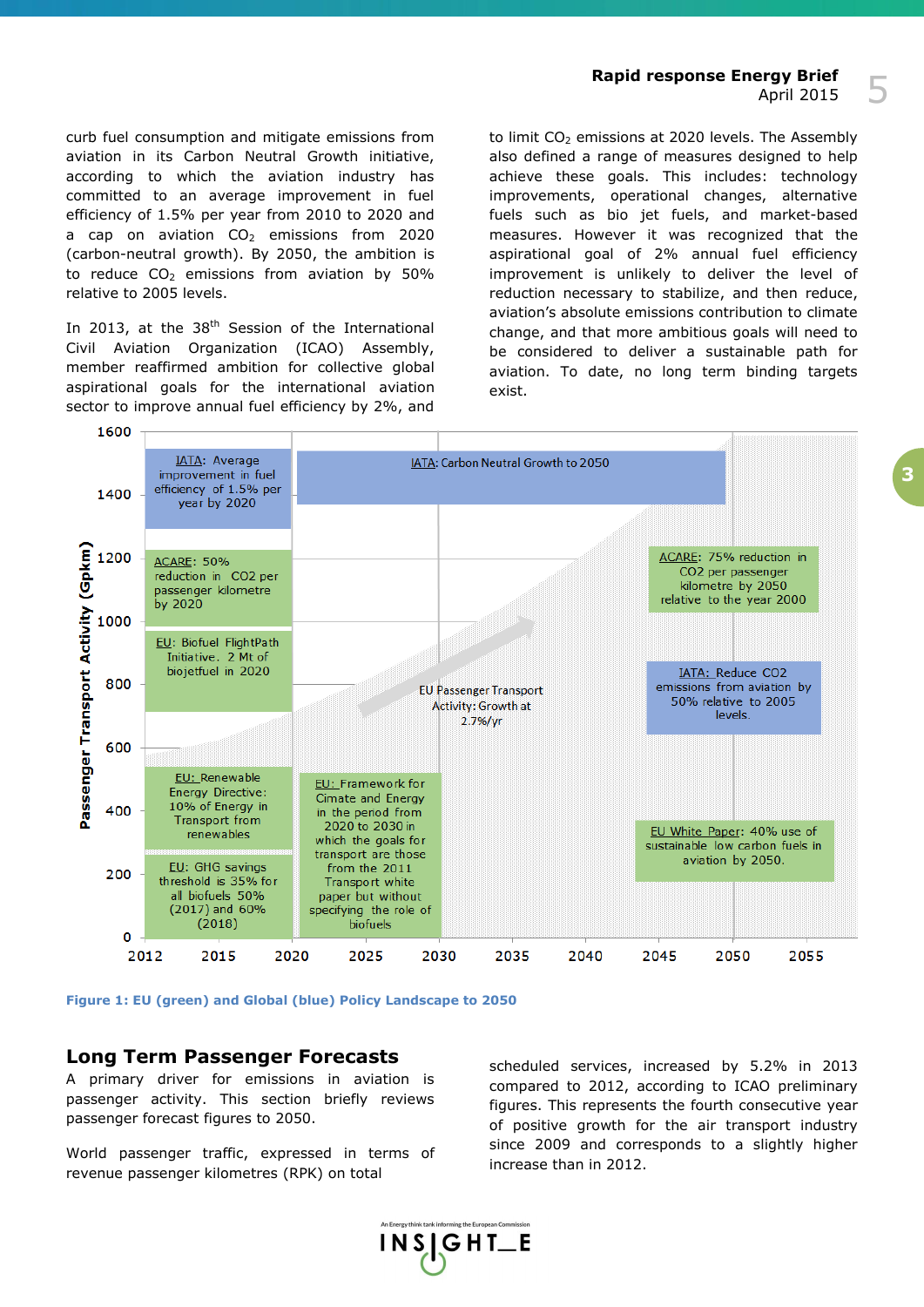Within the EU, aviation traffic is expected to grow at an average rate of 3% annually until 2050, pointing to a fuel consumption growth of 2% annually, and hence a more than doubling of  $CO<sub>2</sub>$ emissions by 2050<sup>8</sup>.

The International Civil Aviation Organization estimates that, global passenger traffic is expected to grow from 5 billion to more than 13 billion RPK over the period 2010-2030, i.e. an average annual growth rate of 4.9%. Examining the specific figures for Europe suggests annual growth rates of approximately 2.7% to the year 2040.

In the report '*EU trends in energy and transport to 2050*<sup>9</sup> ' air transport is projected to be the highest growing of all passenger transport modes, increasing by 133% between 2010 and 2050 (2.1% p.a.), mainly due to the large increase of international trips (e.g. to emerging economies in Asia). Higher potential for air traffic growth (3.1% p.a. for 2010-2050), including for international holiday trips, is expected in the EU-12 Member States due to their less mature markets and projected faster growing GDP per capita. Aviation activity in EU-15 is expected to increase at a lower rate compared to EU-12 due to weaker growth of GDP per capita and the available capacity at the airports.

## **Technical Improvements**

Technological improvements will play an important role in emissions reduction from aviation to 2050. The ICAO Committee on Aviation Environmental Protection (CAEP) projects future environmental trends in aviation that include GHG emissions. The CAEP uses the latest input data and related assumptions to investigate improvements in trends related to global climate, particularly fuel burn and  $CO<sub>2</sub>$  emissions trends. Results<sup>10</sup> are presented for global full-flight fuel burn for international aviation from 2005 to 2040, and extrapolated to the year 2050. Under the scenarios investigated technological improvements to 2050 range from 0.57% p.a. (from 2015-2050) for a moderate technology improvement scenario to 1.5% p.a. (2010-2050) under an optimistic improvement scenario.

<sup>8</sup>[ec.europa.eu/.../20130911\\_a\\_performing\\_biofuels\\_supply\\_chain.](file:///C:/Users/U016786/AppData/Local/Microsoft/Windows/Temporary%20Internet%20Files/Content.Outlook/PEQ59XUA/ec.europa.eu/.../20130911_a_performing_biofuels_supply_chain.pdf) p<u>df</u><br><sup>9</sup> EU energy, transport and ghg emissions trends to 2050 reference

ł

## **Air Traffic Management**

As the technological pillar of Europe's ambitious Single European Sky Initiative<sup>11</sup>, SESAR<sup>12</sup> is the mechanism that coordinates and concentrates all EU research and development activities in Air Traffic Management (ATM). The European ATM Master<sup>13</sup> Plan is the agreed roadmap driving the modernisation of the Air Traffic Management system and connecting SESAR research and development with deployment. The roadmap includes a target of a 2.8% reduction in environmental impact per flight by 2020.

The modernization of the European ATM systems is discussed in the document '*A Blueprint for the Single European Sky<sup>14</sup>'* and is expected to deliver a 300 kg fuel saving per flight, resulting in €6 billion of cost savings, and 12 Mt reduction in  $CO<sub>2</sub>$ emissions for 20 million flights annually.

According to a review by the IPCC $<sup>15</sup>$ , improvements</sup> in air traffic management and other operational procedures could reduce aviation fuel burn by between 8% and 18%. It reports that the large majority (6% to 12%) of these reductions comes from ATM improvements, which are anticipated to be fully implemented in the next 20 years. All engine emissions will be reduced as a consequence.

CANSO, the Civil Air Navigation Services Organisation, state in their report *"ATM Global Environment Efficiency Goals for 2050"* that 100% ATM efficiency is not achievable as some efficiency is reserved for the interdependencies such as safety, capacity, weather and noise. They estimate the Global ATM system is already between 92% and 94% fuel efficient. CANSO has set the ATM industry the aspirational goal of recovering all of the remaining recoverable inefficiency by 2050, resulting in a Global ATM system which is between 95% and 98% efficient at that time.

## **Cost of Bio jet fuels**

Alternative jet fuels are currently produced batchwise in small quantities as the demand is not yet sufficient to justify continuous production. This makes an analysis of costs challenging and the

<sup>&</sup>lt;sup>15</sup> [Special report aviation and the global atmosphere. IPCC \(1999\)](file:///C:/Users/U016786/AppData/Local/Microsoft/Windows/Temporary%20Internet%20Files/Content.Outlook/PEQ59XUA/ipcc.ch/pdf/special-reports/spm/av-en.pdf)



enario (2013). EC (2013)

<sup>10</sup> [\(2013\) Environment Report. ICAO \(2014\)](http://cfapp.icao.int/Environmental-Report-2013/)

<sup>11</sup> [eurocontrol.int/dossiers/single-european-sky](file:///C:/Users/U016786/AppData/Local/Microsoft/Windows/Temporary%20Internet%20Files/Content.Outlook/PEQ59XUA/eurocontrol.int/dossiers/single-european-sky)

 $\frac{12 \text{ http://www.sesarju.eu/}}{13 \text{ The Roadman for Suts}}$  $\frac{12 \text{ http://www.sesarju.eu/}}{13 \text{ The Roadman for Suts}}$  $\frac{12 \text{ http://www.sesarju.eu/}}{13 \text{ The Roadman for Suts}}$ 

The Roadmap for Sustainable Air Traffic Management Updated with SESAR's first developments European Union European ATM [Master Plan. SESAR \(2013\)](https://www.atmmasterplan.eu/)

<sup>14</sup> [A Blueprint for the Single European Sky. IATA, ATA, ERA \(2013\)](http://www.iata.org/pressroom/pr/Documents/blueprint-single-european-sky.pdf)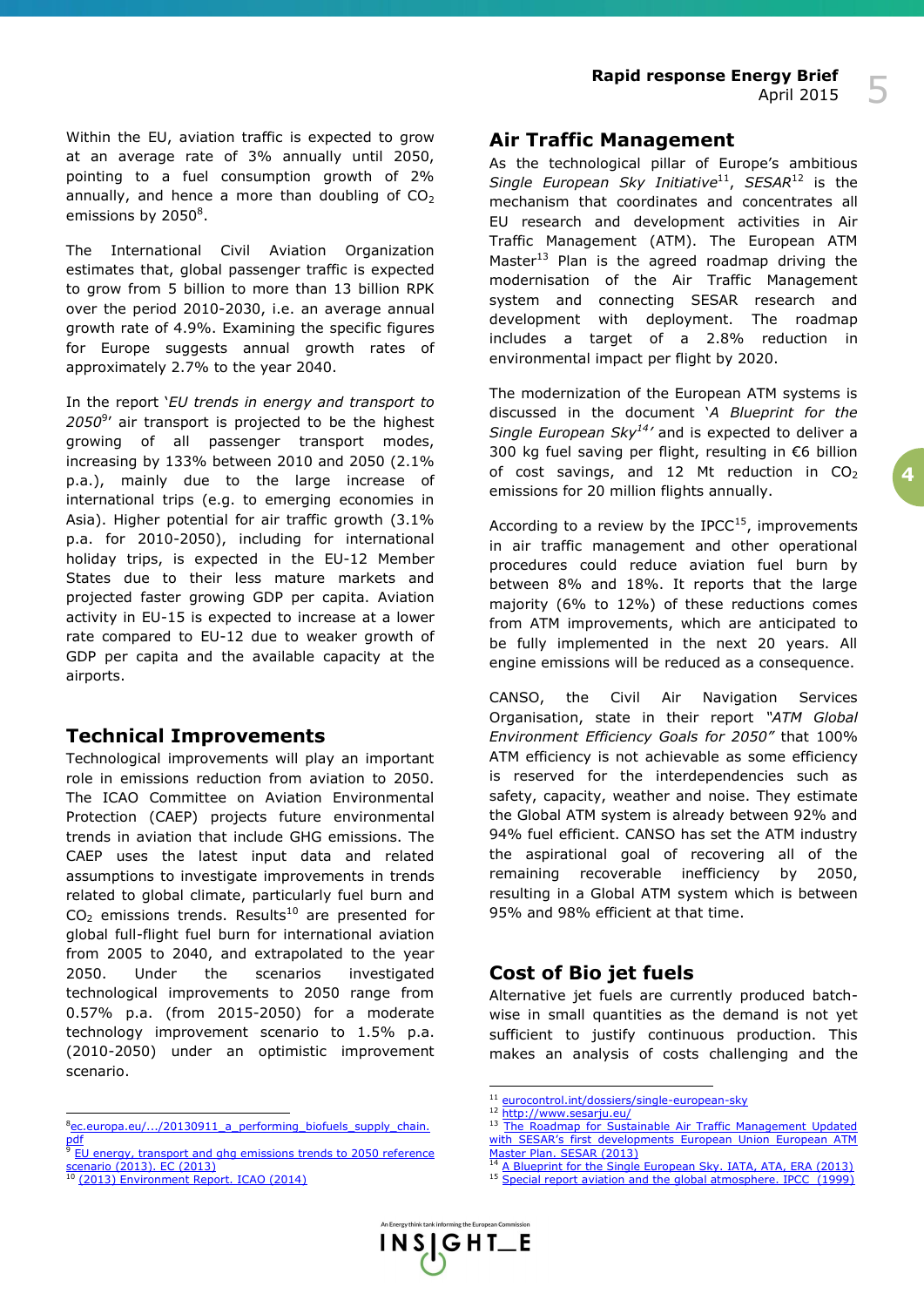costs reviewed vary significantly. As of February 2015, the price of conventional Jet Fuel is 621  $$/tonne<sup>16</sup>$  (0.48  $$/L$ ) and in 2012 fuel costs accounted for approximately 30% of operating costs for airlines<sup>17</sup>

From 2007 to 2012, the United States military purchased 1.9 million gallons of jet fuel through its procurement agency DLA Energy (Defence Logistics Agency), which provides data regarding the actual purchase prices of biofuels. These prices are detailed in "*IATA 2014 Report on Alternative Fuels"*  and vary from 0.99 \$/L for Fischer-Tropsch (FT) jet fuel from natural gas or coal to 10.99 \$/L for hydroprocessed renewable jet / hydroprocessed esters and fatty acids (HEFA) from camelina, algal oil, used cooking oil and tallow and 15.59 \$/L for fuel from alcohols. For commercial aviation, there is limited data available on costs of alternative fuel purchase agreements. In April 2014 however, British Airways committed to purchasing 50,000 tonnes of bio jet fuel per annum at market competitive prices, produced from post-recycled waste, normally destined for landfill or incineration<sup>18</sup>.

In a recent US study of the ambition of the FAA's goal of one billion gallons of renewable jet fuel each year from 2018, Winchester et al<sup>19</sup> used an economy-wide model of the US aviation industry. They found that if soybean oil is used as a feedstock for meeting the FAA aviation biofuel goal in 2020, it would require an implicit subsidy from airlines to biofuel producers of 0.71 \$/L of renewable jet fuel. If the aviation goal can be met by fuel from oilseed rotation crops grown on otherwise fallow land, the implicit subsidy is 0.09 \$/L of renewable jet fuel.

Pearlson<sup>20</sup> reviews HEFA fuel production, and estimates the gate price of fuel for several plant sizes and operating conditions. The gate price was found to range between 1.00 \$/L for a 378 MML p.a. HEFA facility, and 1.16 \$/L for a smaller 116 MML p.a. facility.

16 [http://www.iata.org/publications/economics/fuel](http://www.iata.org/publications/economics/fuel-monitor/Pages/index.aspx)[monitor/Pages/index.aspx](http://www.iata.org/publications/economics/fuel-monitor/Pages/index.aspx)

ł

<http://airlines.iata.org/reports/special-report-fuel-slick-oil> 18 [britishairways.com/en-](http://www.britishairways.com/en-gb/bamediacentre/newsarticles?articleID=20140416080250&articleType=LatestNews#.VUOM7fm6eUm)

 $INS \mid GHT_E$ 

Seber et  $al^{21}$  present an environmental and economic assessment of producing hydroprocessed jet and diesel fuel from waste oils and tallow. They calculate the production costs for these fuels using a discounted cash flow rate of return model. The minimum selling price was estimated to be 0.88 \$/L - 1.06 \$/L for yellow grease-derived HEFA, and 1.05 \$/L –1.25 \$/L for tallow-derived HEFA fuel.

The EU report on '*A performing biofuels supply chain for EU aviation'* investigates the costs of bio jet fuels for a target of 2 Mt per year by 2020. To achieve this target, construction of the plants has to start soon. The deployment of the bio jet fuels is foreseen in two steps; first the starting of operation of '*first of its kind'* dedicated plants by 2015, and then a steady increase in supply chains to bring more bio jet fuel to the market.



#### **Figure 2: Projected biojet fuel production to 2020 and estimated associated EU aviation CO<sup>2</sup> emissions pathway**

According to the document, sustainable bio jet kerosene currently comes at significant additional costs for airlines. In addition to the estimated 3 billion euros investment in technologies and production facilities to enable a constant production flow of bio kerosene, mechanisms are also needed to address the cost increase, which is currently attached to bio kerosene. This cost increase, currently calculated at €3 billion for 2 million tonnes (ca. 1.20  $E/L$ ), reduces the potential market uptake.

For the year 2020, analysis done by the  $IEA^{22}$ assumes a cost range for FT jet fuel from 1,500 €/t  $-1,800$  €/t [i.e. 1.20 €/L - 1.45 €/L] and for HEFA

**5**

[gb/bamediacentre/newsarticles?articleID=20140416080250&articl](http://www.britishairways.com/en-gb/bamediacentre/newsarticles?articleID=20140416080250&articleType=LatestNews#.VUOM7fm6eUm) [eType=LatestNews#.VNuHU\\_nGrwt](http://www.britishairways.com/en-gb/bamediacentre/newsarticles?articleID=20140416080250&articleType=LatestNews#.VUOM7fm6eUm)

Economic and emissions impacts of renewable fuel goals for [aviation in the US. Winchester N. et al. \(2013\)](file:///C:/Users/U016786/AppData/Local/Microsoft/Windows/Temporary%20Internet%20Files/Content.Outlook/PEQ59XUA/globalchange.mit.edu/files/document/MITJPSPGC_Reprint_13-27.pdf)

A techno-economic review of hydroprocessed renewable [and fatty acids for jet fuel production. Pearlson, M. et al. \(2013\)](file:///C:/Users/U016786/AppData/Local/Microsoft/Windows/Temporary%20Internet%20Files/Content.Outlook/PEQ59XUA/onlinelibrary.wiley.com/doi/10.1002/bbb.1378/abstract)

 $21$ Environmental and economic assessment of producing [hydroprocessed jet and diesel fuel from waste oils and tallow.](doi:10.1016/j.biombioe.2014.04.024)  [Seber, G. et al. \(2014\)](doi:10.1016/j.biombioe.2014.04.024)

[The potential and role of biofuels in commercial air transport](http://www.bioenergytrade.org/downloads/T40-Biojetfuel-Report-Sept2012.pdf)[biojetfuel. IEA Bioenergy \(2012\)](http://www.bioenergytrade.org/downloads/T40-Biojetfuel-Report-Sept2012.pdf)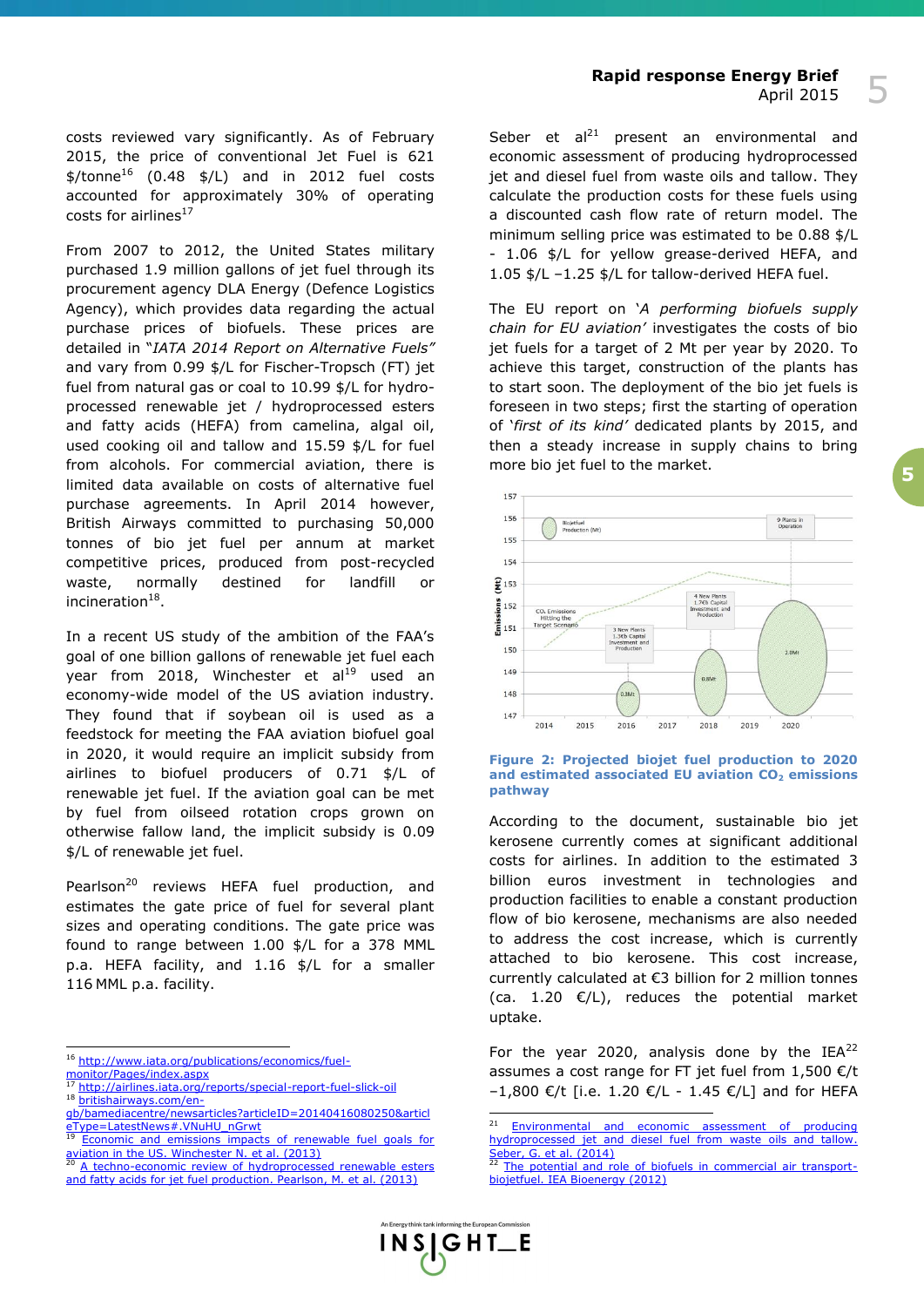jet fuel from 1,200 €/t – 1,300 €/t [0.96-1.05 €/L]. This analysis is based on production costs of HEFA (based on palm oil) and FT biofuel (based on forest wood).

A comparison of current and future projected kerosene prices from the  $EIA^{23}$  to IEA projected bio jet fuel prices in 2020 is given in Figure 3. Given the EIA projected price of jet fuel in 2020 [0.54 €/L], this leads to cost increase of between 0.42 €/L and 0.91 €/L compared to IEA estimates, while the previously mentioned EU analysis suggest a higher additional cost of 1.20  $E/L$ . These costs if spread across all domestic and intra-EU-28 flights in 2020 would add between 1.20€ and 4.30€ to the cost of a typical 1000 km flight per passenger, for 2 Mt of bio jet fuel production in 2020 i.e. 4% of the estimated EU 28 jet fuel volume.



**Figure 3: EIA price projections per litre for jet fuel in the United States to 2040 from the 2014 Annual Energy Outlook compared to projected IEA bio jet fuel costs in 2020 (€1 to \$0.85)**

## **Feedstocks**

A major concern with bio jet fuel is with the limitations of feedstock quantity and quality, since only a limited number of feedstocks meet the requirements to produce the strict physical and chemical characteristics of jet fuel. Feedstock supply is further compounded by the fact that there are competing uses for biomass e.g. heat, electricity and chemicals. Each crop has benefits and drawbacks in terms of costs, availability, yields, etc. Increasingly wastes have been considered a viable feedstock option as stated above. In the GreenSky London partnership, British Airways and biofuel producer Solena have announced plans to build a plant that will process 575,000t of postrecycled municipal waste into 120,000t of liquid fuel

(50,000t bio jet fuel) using plasma gasification followed by the FT process from 2017 onwards.

Algal oils could potentially replace vegetable oils in the biofuels process but these will not be commercially available within the next 5-8 years. Due to very high infrastructure cost for industrial algal cultivation it is unclear when competitiveness vs. conventional plant oil or other advanced biofuels cost will be achieved. However, due to the fact that in principle there are no issues related to land use, algal oils have attracted significant interest from the aviation sector. Deltares $^{24}$  (2011) concludes that producing bio jet fuel from algae grown in the Netherlands currently costs approximately 28  $E/L$ , which is approximately 60 times higher than the cost of conventional jet fuel.

## **Scenario Analysis**

We use simple scenario analysis to compare the future quantity of bio jet fuels required in European aviation under three levels of ambition to 2050.

The first scenario is '*No Action'* and this provides a counterfactual to the other scenarios. Growth in passenger activity to 2050 is assumed to be 2.7% p.a. with no annual fuel efficiency improvements or ATM improvements.

The second scenario is 'Hitting the Target' and assumes that EU emissions from aviation in 2050 will be 50% of the 2005 reference level thus applying the IATA global goal at EU level. Growth in passenger activity to 2050 is again assumed to be 2.7% p.a., which is consistent with ICAO estimates. Annual fuel efficiency improvements due to technology and operational improvement are set at 1.5% p.a. to 2020 and improvements due to ATM are assumed to be 0.2% p.a. Note that these combined assumptions are more optimistic that the IATA self-commitment. It is here assumed that the Biofuel Flightpath Initiative delivers 2 Mt of biofuel production in Europe in 2020. An output of this scenario is the growth in annual biofuel production from 2020 to 2050 required to meet the emissions target.



-

<sup>&</sup>lt;sup>24</sup> Algae as a source of fuel for the Dutch aviation sector. Deltares [2011](file:///C:/Users/U016786/AppData/Local/Microsoft/Windows/Temporary%20Internet%20Files/Content.Outlook/PEQ59XUA/dtvirt35.deltares.nl/products/22617)

ł <sup>23</sup> [Annual Energy Outlook \(2014\). EIA \(2014\)](http://www.eia.gov/forecasts/aeo/pdf/0383(2014).pdf)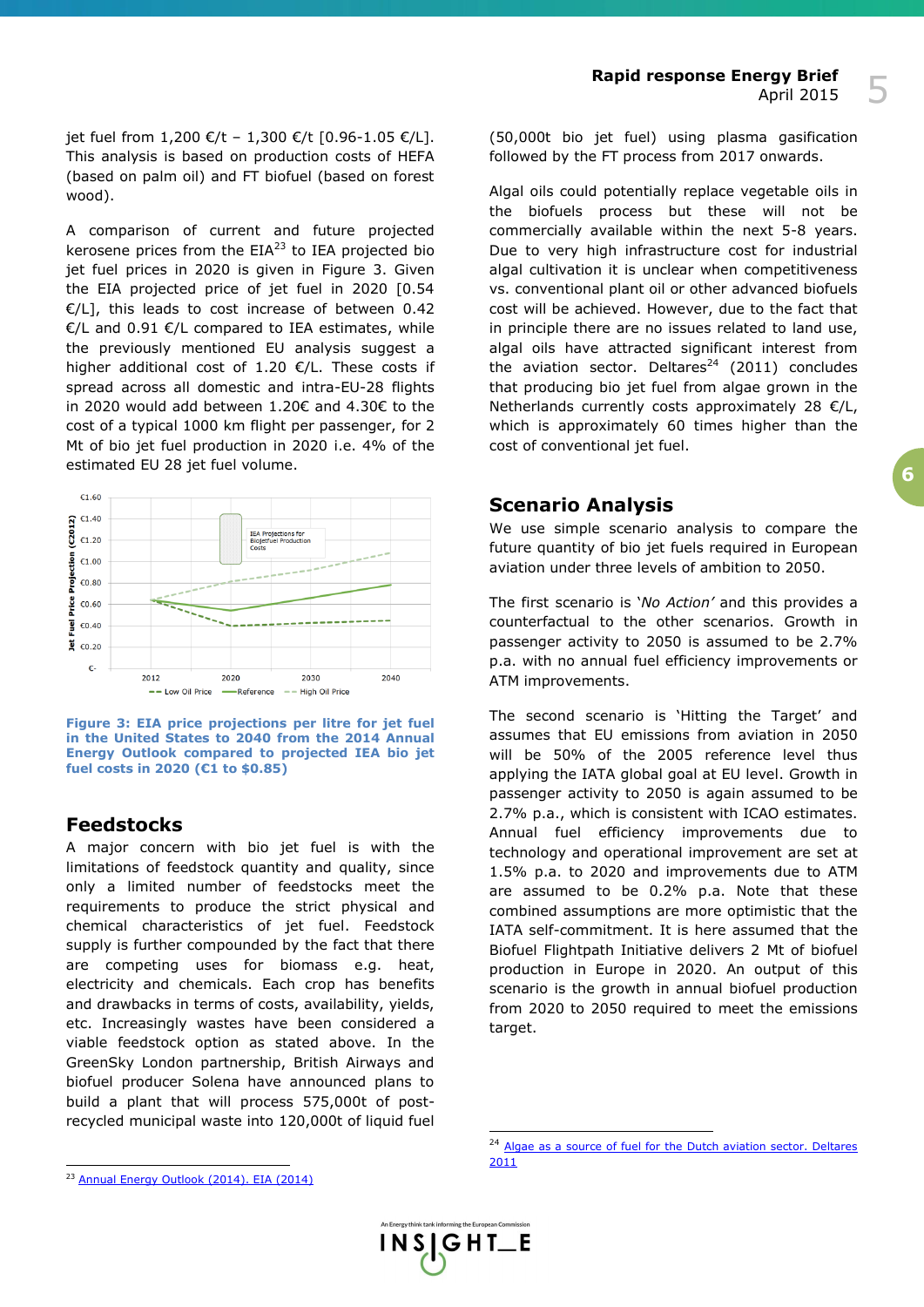

#### **Figure 4: Schematic of the 'Hitting the target' scenario with contributions from efficiency, ATM and biofuels outlined**

The scenario assumes growth in passenger activity of 2.1 p.a. (aligned with EU estimations) with annual fuel efficiency improvements due to technology to 2020 at 0.75% p.a. and improvement due to ATM at 0.1% p.a. It is assumed that *Biofuel Flightpath Initiative* delivers 2 Mt of Biofuel production in 2020 with a growth of 5% p.a. thereafter. However it does not assume that 2050 EU emissions from aviation will meet the IATA 50% reduction target.



#### **Figure 5: EU CO<sup>2</sup> Emissions from Aviation under 3 investigated scenarios**

Results of the analysis are as follows: In the absence of any action or improvements in fuel efficiency or ATM,  $CO<sub>2</sub>$  emissions will grow to 405 Mt (compared to 152 Mt in 2005). Results indicate that for the '*Hitting the Target'* scenario, an annual growth in biofuels of 13.1% is required from 2020 to meet the IATA emission reduction target. This translates into the production of 83 Mt of biofuels in 2050 representing approximately 77% of final energy demand in aviation in 2050. This clearly requires strong growth in biofuel production (as shown in Figure 6) particularly in the period post 2040 where production will almost have to triple in ten years. If biofuels are withdrawn as a mitigation

option (but ATM and fuel efficiency improvements are allowed) then the resulting  $CO<sub>2</sub>$  emissions in 2050 are 334 Mt, breaching the IATA 50% reduction target of 75 Mt by approximately 258 Mt (shown in Figure 5).

A final sensitivity was done on this scenario where annual fuel efficiency improvements due to technology are set at 1.5% p.a. to 2050. This reduces the amount of biofuels required to meet the target from 83 Mt to 43.6 Mt or 64% of energy.



**7**

#### **Figure 6: Biofuel Requirement under 3 investigated scenarios**

In the *Lower Growth* scenario CO<sub>2</sub> emissions in 2050 grow to 267 Mt therefore breaching the IATA 50% reduction target by 191 Mt. Biofuel production is assumed to grow by 5% p.a. and this leads to a contribution of 8.8 Mt of biofuels in 2050 or 9% of energy in aviation. In the absence of any contribution for biofuels for this scenario  $CO<sub>2</sub>$ emissions would grow to 294 Mt.

## **Conclusion**

It is widely acknowledged that (in the absence of fuel switching) improved efficiency through technological progress, combined with better air traffic management will not be sufficient to reach the IATA 2050 target. Aviation biofuels will have an important role to play. The main obstacle to the widespread uptake of biofuels is not due to technical constraints but more so economic in nature. For large scale deployment of biofuels, as detailed in the '*Hitting the Target'* scenario, it will be imperative that significant volumes of bio jet fuel are produced and utilised. Increasing the volume and the availability invariably decreases price but will not happen without sufficient support mechanisms.

*For further reading or information, please visit [www.insightenergy.org](http://www.insightenergy.org/)*